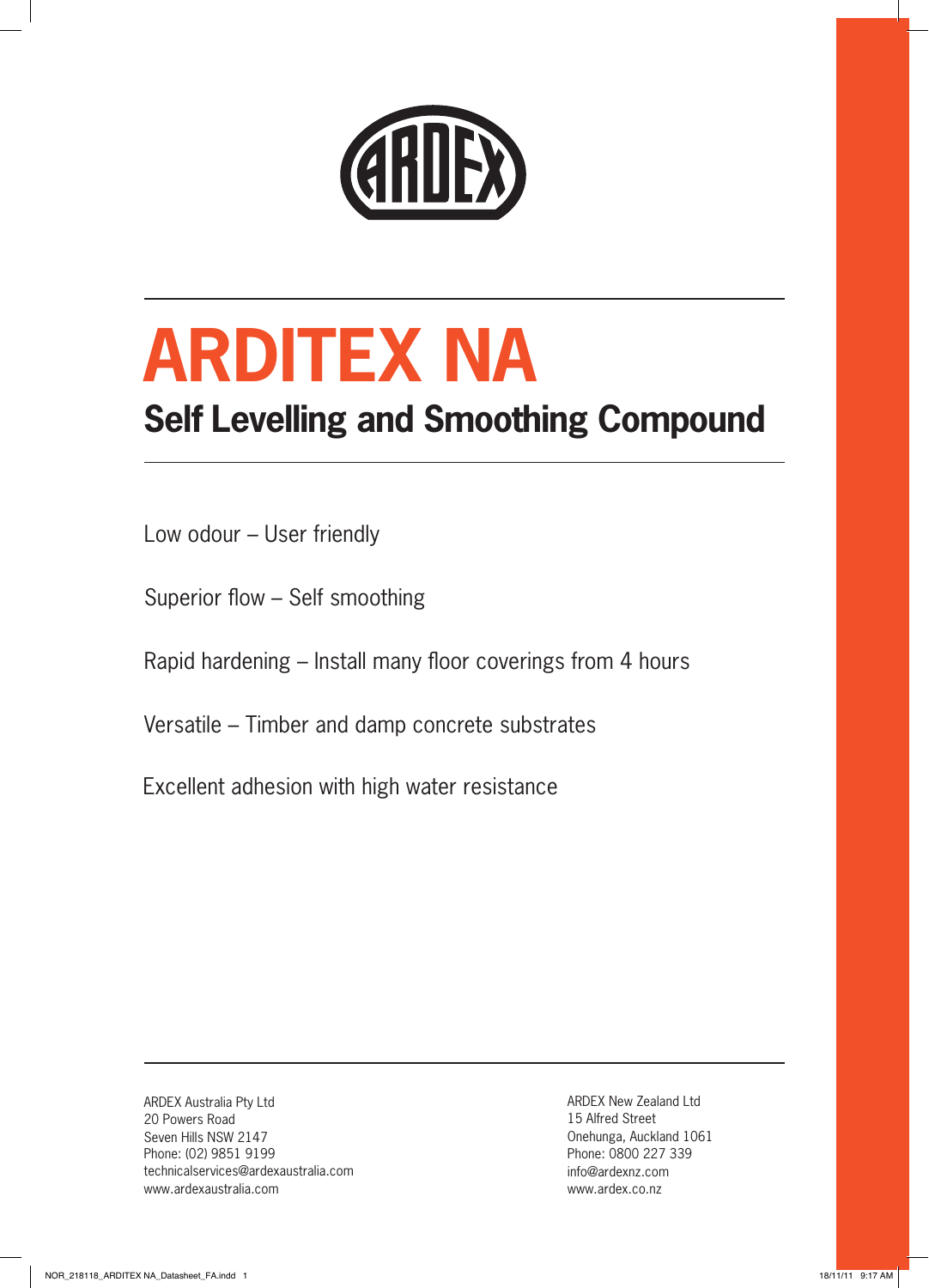## **ARDITEX NA**

#### **Self Levelling and Smoothing Compound**

#### **DESCRIPTION**

ARDITEX NA Self Levelling and Smoothing Compound is a two part latex liquid and cementitious powder with excellent adhesion properties.

Engineered with high water resistance, ARDITEX NA can be installed under flexible waterproof membranes. With enhanced flexibility ARDITEX NA is particularly suitable for installation over timber floors.

#### **SUBSTRATES**

New & existing concrete, timber floors, ARDEX A38, ARDEX A48, ARDEX K900BF.

Substrates with special requirements (Contact ARDEX Technical Services or view relevant Technical Bulletin online) - Moisture vulnerable concrete, terrazzo, quarry & ceramic tiles, concrete subfloors with electric under floor heating, existing epoxy coatings, lightweight autoclave concrete, primer treated metal

#### **SURFACE PREPARATION**

Sub-floors must be solid, clean and free of dust, plaster droppings, grease, paint, polish and loosely adhered or water-softenable material. Prior to levelling wooden floors, re-nail and firmly fix all loose boards.

Where timber floors are sufficiently rigid but are uneven, worn or where there is differential movement between floor boards, the technique is to pre-level timber with ARDITEX NA prior to screw or ring nail fixing 6mm-12mm thick plywood or fibre cement sheets to provide a sound and stable base for the new flooring. In all cases, subfloor ventilation must be adequate to prevent the build-up of dampness.

#### **PRIMING**

On permanently dry concrete substrates priming is recommended where it is necessary to eliminate 'pin holing' and on very absorbent concrete.

ARDEX P 51 is applied evenly using a push broom. Do not use paint rollers, mops, or spray equipment. Do not leave any bare spots. Brush off all puddles of excess primer. The first coat is mixed 1 part ARDEX P 51 diluted with 3 parts water. Allow to dry and install a second coat of 1 part ARDEX P 51 diluted with 1 part water. Allow to dry to a thin, clear film (min. 3 hours, max. 24 hours).

When applying onto very absorbent moisture vulnerable concrete substrates apply one coat of ARDEX WPM 300 at a rate of 2.0m<sup>2</sup> /L and while WPM 300 is still wet, clean dry sand (~0.3-0.5mm) is spread over the surface. The coverage rate to be  $700gm$  per  $m<sup>2</sup>$  and at least  $90%$ coverage must be achieved. After a minimum of 12-16 hours broom and vacuum the excess sand off the surface.

Due to wax coating and sealers used on some brands of particle board/chipboard, it is necessary to remove these coatings and prime.

Use ARDEX P82 ULTRA PRIME or ARDEX P9 for internal particle board. For ARDEX P82 ULTRA PRIME, mix part A with part B and apply with a short-nap or sponge paint roller, leaving a thin transparent pink coat of primer no heavier than a coat of paint. Do not leave any bare spots. Roll off any areas of excess primer. Allow to dry to a thin, slightly tacky film (min. 3 hours, max. 24 hours). ARDEX P82 must be applied in a thin layer within 1 hour of mixing. Do not install levelling compounds until primers have dried thoroughly.

Note: Low subfloor temperatures and/or high ambient humidity require longer drying time for ARDEX primers. Do not install levelling compounds until primers have dried thoroughly.

#### **MIXING RATIO**

To 4.8 litres of ARDITEX NA Latex liquid, add the ARDITEX NA powder (20kg) whilst mixing thoroughly for 2 minutes with heavy duty electric drill (650 rpm) to ensure a lump free mortar.

#### **MIXING**

ARDEX floor levelling products react and harden quickly when mixed with gauging liquid. Thorough mixing in the shortest possible time is essential to ensure a lump free mortar. Always mix the powder into the liquid. The most efficient method of mixing is by using the ARDEX mixing paddle and a heavy duty electric drill (650 rpm). Normal mixing time of a 20kg bag is 2 to 3 minutes. Concrete mixers and hand mixing are not suitable methods of mixing.

#### **MANUAL INSTALLATION**

Pour the mixed ARDITEX NA onto the prepared subfloor. Wear football boots with rubber or nylon studs to avoid leaving unnecessary marks in the liquid ARDITEX NA. Spread into place using the ARDEX gauging rake with height adjustment to obtain an even thickness. Use ARDEX stand-up spreader for smoothing and where necessary the ARDEX hand trowel. Do not rework ARDITEX NA after 10 minutes.

If required, additional layers of ARDITEX NA can be applied once the previous layer has hardened sufficiently. Prime between layers.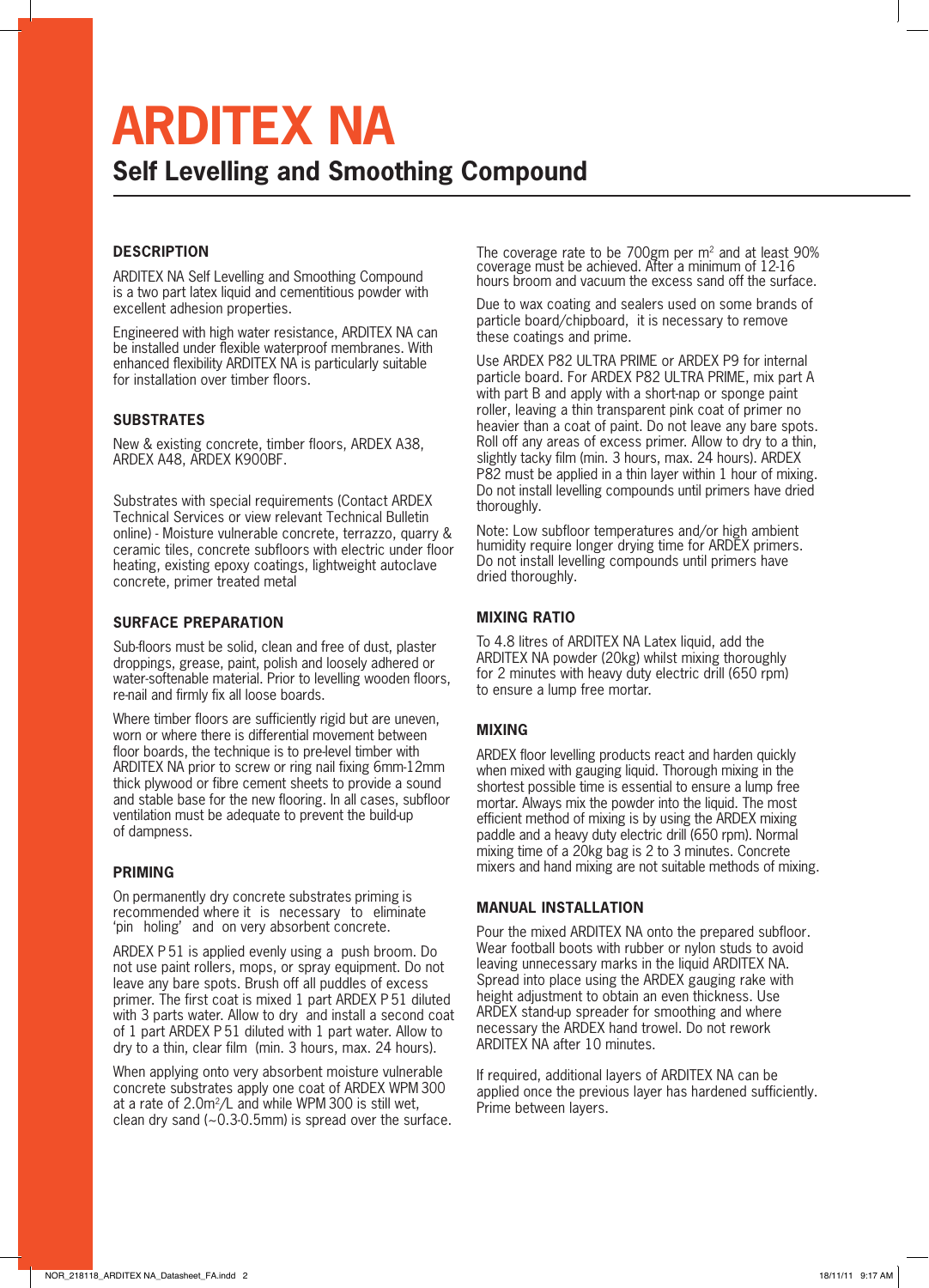#### **INSTALLATION OVER ADHESIVE RESIDUE**

ARDITEX NA may be used in applications over sound, well bonded and moisture insoluble adhesive residue. As a guideline, residue should not exceed 33% per square metre, no individual agglomeration of residue to exceed 50x50mm in area and shall be less than 1mm in thickness. Remove all poorly bonded residue and always subsequently thoroughly vacuum. Always confirm installation on site by conducting a representative trial area. After priming apply ARDITEX NA in these cases at least 3mm thick and no greater than 6mm in thickness.

**CAUTION:** Installation best practice is to grind all floors clean of adhesive and other residue. Installing over adhesive residue or other contaminants will increase the risk of application failure to the contractor. ARDEX Australia P/L accepts no liability where ARDITEX NA is installed over excessive, water soluble or poorly adhered residue.

#### **PUMPING INSTALLATION**

For ease and efficiency of application ARDITEX NA can be pumped using a suitable Automatic Mixing Pump. Follow the instructions as set by the pump manufacturer.

#### **THICKNESS**

ARDITEX NA can be applied from featheredge to 12mm in one application. For thicknesses from 12-30mm ARDITEX NA should be mixed with ARDEX 2-5mm aggregate. Mix ARDITEX NA powder into ARDITEX NA latex liquid (4.8L) first then add the aggregate (up to an equal weight of powder) whilst mixing. Mixes with high aggregate content may require a finishing layer of ARDITEX NA. If a finishing layer is applied, the base layer should be primed to prevent pinholes and to improve the flow of the finishing layer.

#### **COVERAGE**

Approximately 1.8kg/mm/m<sup>2</sup>. A 20kg bag will cover approximately 13m<sup>2</sup> at 1mm thickness.

#### **DRYING-HARDENING**

Drying time is dependent on jobsite temperature, humidity, installation thickness and floor covering type. (Based on 23°C and 50% RH.)

Walkable from 2 hours.

Ready for tiles and breathable synthetic textile coverings in 4-5 hours.

Ready for Rubber, PVC Vinyl, Linoleum and wool textile floor coverings in 24 hours when installed less than 12mm in thickness.

Always comply with floor covering manufacturer's moisture instructions. Higher temperatures will reduce the setting, hardening and drying time, whilst lower temperatures will extend drying time.

#### **TECHNICAL DATA**

| Bulk density of powder:<br>Mixed mortar density:<br>Packaging: | approx $1.2$ kg/L<br>approx $1.8$ kg/L<br>20kg Bag<br>4.8L Latex Liquid |
|----------------------------------------------------------------|-------------------------------------------------------------------------|
| <b>Compressive Strength</b>                                    |                                                                         |
| After 1 day<br>After 3 days                                    | approx 5 MPa<br>approx 6 MPa                                            |

| approx 6 MPa  |
|---------------|
| approx 10 MPa |
| approx 13 MPa |
|               |

#### **Tensile Bending Strength**

| After 1 day   | approx 2.0 MPa |
|---------------|----------------|
| After 3 days  | approx 3.5 MPa |
| After 7 days  | approx 4.5 MPa |
| After 28 days | approx 6.0 MPa |

#### **STORAGE**

ARDITEX NA powder and liquid have a shelf life of 12 months if stored in dry conditions in unopened packaging.

#### **HEALTH AND SAFETY**

ARDITEX NA contains Portland cement and quartz sand. Avoid generation of dust. Do not inhale dust. Avoid contact with eyes or skin. Wear suitable protective gloves and safety glasses. In case of contact with eyes, rinse opened eye for several minutes under running water. In case of contact with skin, rinse affected areas thoroughly with running water. If dust is inhaled, remove to fresh air, ensure breathing passages are clear and rinse mouth with running water. If symptoms persist, seek medical advice.

#### **GUARANTEE**

ARDEX products are generally warranted for 10 years when installed to relevant Australian Standards and applicable ARDEX specification, Technical Data Sheet and instructions for application and use. While we assure customers the high standard and quality of our products and services, we accept no liability for any loss or damage which arises from particular site conditions, poor handling and storage or installation by unqualified and unskilled applicators.